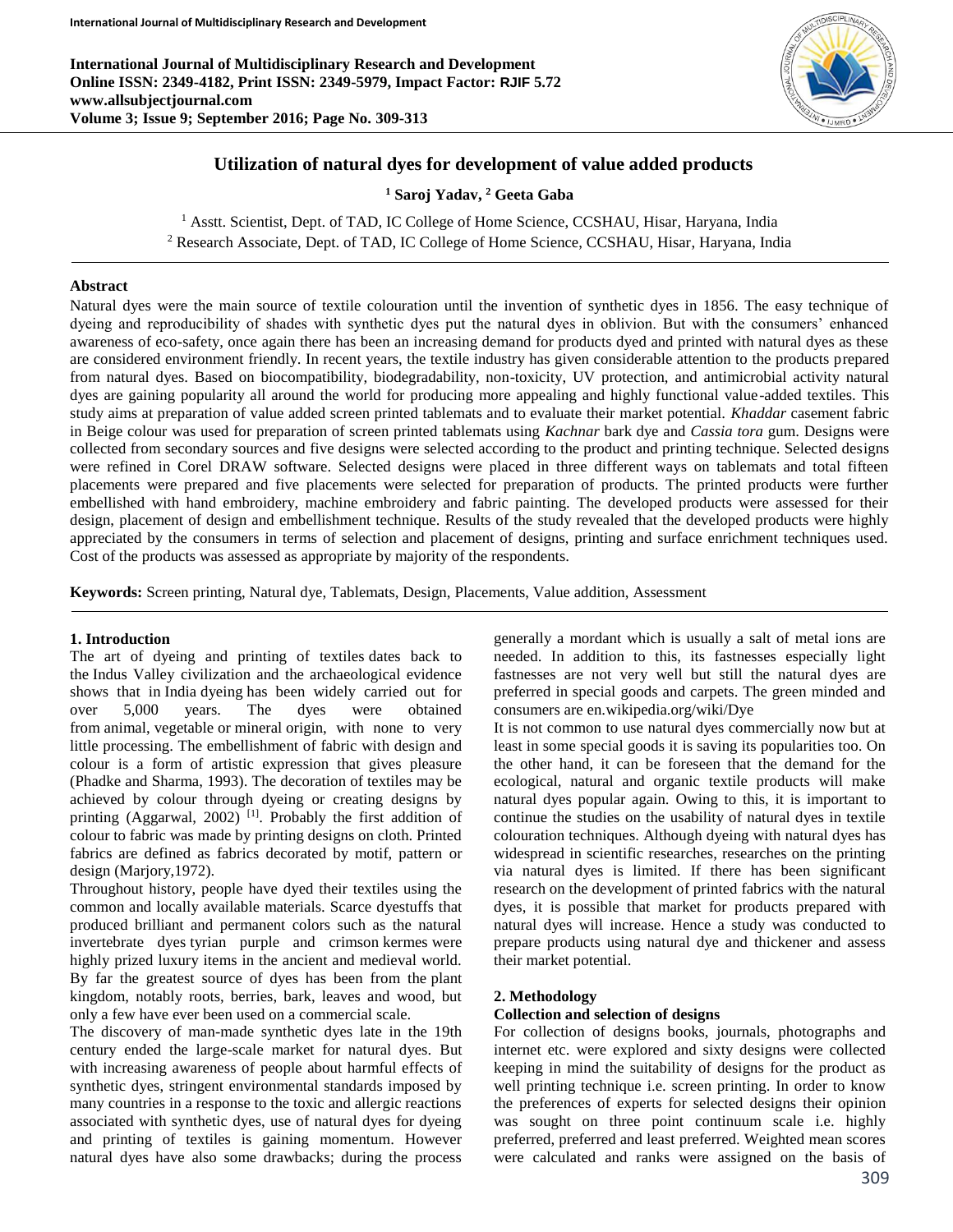weighted mean scores. On the basis of the ranks, top ranked five designs were selected and were used for further work.

#### **Refinement of designs**

To get the required intricacy and fineness, selected designs were refined/ recreated in Corel DRAW software.

## **Preparation of placements**

Fifteen design placements i.e. three placements of each design were developed using five selected designs with the help of Corel DRAW software.

#### **Selection of placements**

The prepared design placements were got evaluated from a panel of thirty experts and preferences were sought on three point continuum scale i.e. highly preferred, preferred and least preferred. Weighted mean scores were calculated and on the basis of weighted mean scores, ranks were assigned to each placement. The placement which secured rank I for each design was selected for further work, hence total of five placements were selected.

#### **Preparation of screens**

Screens of selected five design placements were got prepared.

## **Selection of Dye and thickener**

On the basis of results of printing of cotton with *Kachnar* bark using *Cassia tora* gum (2014-15)*, kachnar (Bauhinia variegate)* bark dye was selected for preparation of file folders through screen printing technique. *Cassia tora* gum was used as thickener for printing.

## **Selection of Fabric**

*Khaddar* casement fabric in Beige colour was selected for preparation of products.

## **Printing of products**

Screen printing was done as per the standardized procedure and total twenty tablemats were printed for further work.

# **Value addition of printed products**

Three surface enrichment techniques i.e. hand embroidery, machine embroidery and fabric painting were used for value addition of printed products. Products of each design were enriched with selected techniques and one sample was kept as control i.e. printing only.

## **Calculation and assessment of cost of developed products**

Cost of developed products was calculated on the basis of cost of raw material, embellishment charges and finishing charges. Cost of prepared articles was got assessed from thirty respondents whether appropriate, high or low. Frequencies and percentages were calculated to draw the inferences.

#### **Assessment of developed products**

The developed products were exhibited in well lightened lab. of Department of Textile and Apparel Designing, I.C. College of Home Science, CCSHAU, Hisar and got assessed from thirty respondents comprising of faculty members and PG students of I.C. College of Home Science, CCS Haryana Agricultural University, Hisar on the basis of designing parameters and overall appearance. The opinion of the

consumers regarding developed products was sought using self-developed opinion scale. All features were assessed using three point rating scale.

## **3. Results and Discussion**

# **3.1 Collection and selection of designs for file folders**

Total sixty designs were collected from secondary sources like books, journals and internet etc., keeping in mind their suitability for screen printing on tablemats. The collected designs were shown to experts for selection of designs for screen printing on tablemats. Out of collected sixty designs, five designs were selected on the basis of experts' preferences. As per the preferences of experts design number 37 was ranked I scoring 2.93 followed by design number 27 (2.92) ranked II, design number 15 (2.90) ranked III, design number 13 (2.87) ranked IV and design number 12 (2.86) ranked V. It is thus inferred that the preferred designs used for screen printing on file folders were design number 12, 13, 15, 27 and 37.

**Table 1:** Selected Designs for Placement on Tablemats

| Design No. | <b>Designs</b> | <b>Weighted Mean Score</b> | Rank                      |
|------------|----------------|----------------------------|---------------------------|
| 12         |                | 2.86                       | $\boldsymbol{\mathrm{V}}$ |
| 13         |                | 2.87                       | ${\rm IV}$                |
| 15         |                | 2.90                       | $\rm III$                 |
| 27         |                | 2.92                       | $\rm _{II}$               |
| 37         |                | 2.93                       | I                         |

### **3.2 Placement of selected designs on file folders**

This section includes preferential choices of respondents for placements of selected five designs on tablemats. Total fifteen placements were made by placing selected five designs in three different ways on tablemats. The data related to preferential choices of experts for placement of designs are presented in Table 1.

**Table 2:** Preferences for placements of selected designs on file folders and tablemats (n=30)

| <b>Placements</b> |         |          |           |  |  |
|-------------------|---------|----------|-----------|--|--|
| Design No.        | I (WMS) | II (WMS) | III (WMS) |  |  |
| 12                | 2.72    | 2.73     | 2.79      |  |  |
| 13                | 2.70    | 2.75     | 2.83      |  |  |
| 15                | 2.80    | 2.75     | 2.73      |  |  |
| 27                | 2.90    | 2.80     | 2.82      |  |  |
| 37                | 2.70    | 2.85     | 2.73      |  |  |

WMS= Weighted Mean Score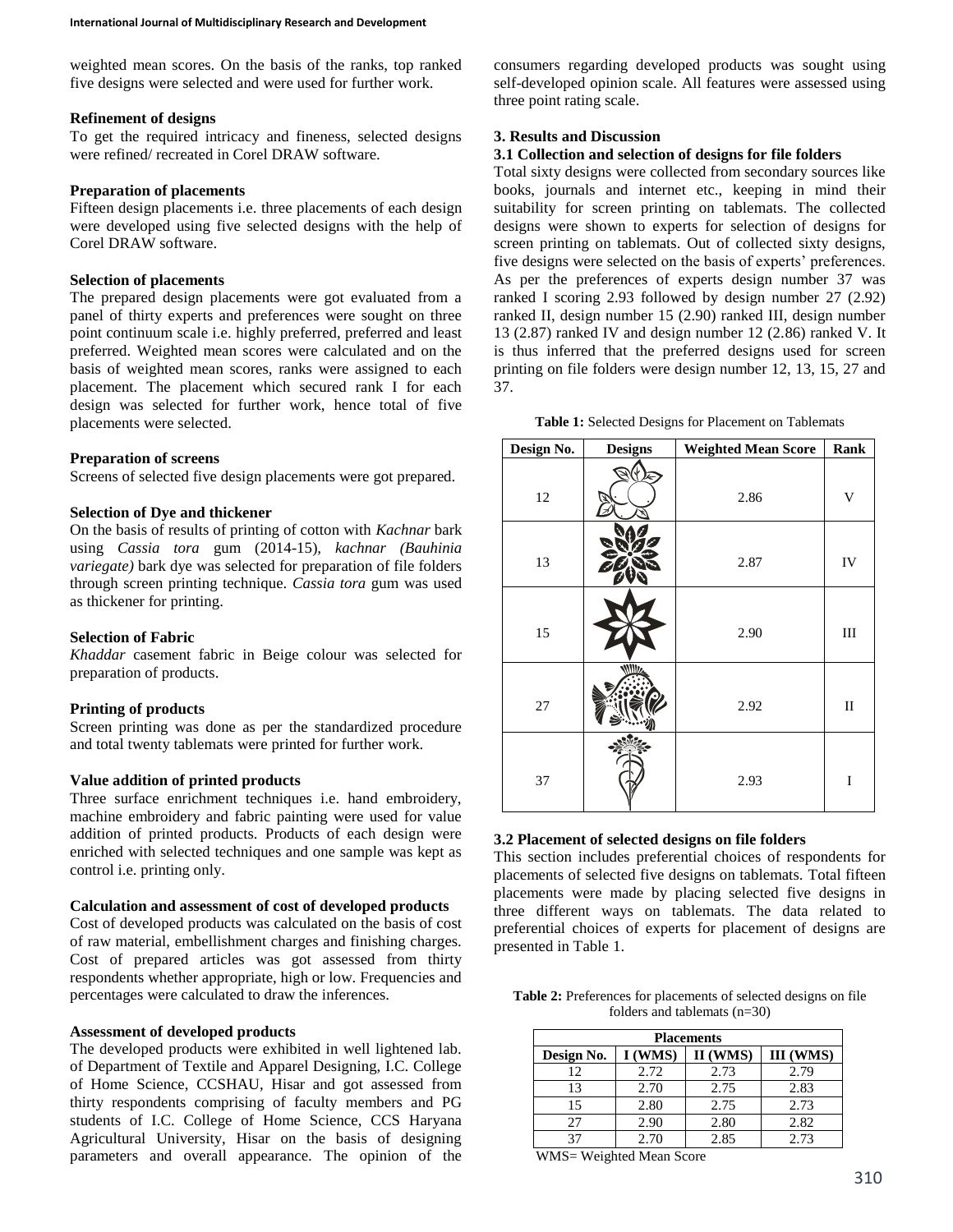Regarding preferences of experts for placements of designs on tablemats the data revealed that Design number 12 and 13 were favoured most by the experts in placement III scoring 2.79 and 2.83, respectively. Design number 15 and 27 with

**Selected Placements for Tablemats**

placement I were preferred the most scoring 2.80 and 2.90, respectively. The most preferred placement for Design number 37 was placement II scoring highest mean score 2.85 (Table 2).



# **3.3 Development of tablemats**

A total of twenty tablemats were developed through screen printing technique using selected designs and their placements. The printed articles were further embellished with hand embroidery, machine embroidery and fabric painting.

# **3.4 Determination of the cost of developed products**

The cost of prepared products was calculated on the basis

of expenses incurred on raw material, embellishment charges and finishing charges.

The data presented in Table 3 depicted that total cost of tablemats prepared with only printing technique was Rs. 65/ whereas cost of tablemats embellished with hand embroidery was from Rs. 75 to 80/-. The cost of tablemats embellished with machine embroidery was from Rs. 80 to 95/- and with fabric painting cost was Rs.75/-.

| <b>Developed Table Mats</b> |                | Cost Parameters (Rs.*) |                                        |                                    |              |  |  |
|-----------------------------|----------------|------------------------|----------------------------------------|------------------------------------|--------------|--|--|
|                             |                | <b>Raw Material</b>    | <b>Embellishment</b><br><b>Charges</b> | <b>Finishing</b><br><b>Charges</b> | <b>Total</b> |  |  |
|                             | A              | 35                     |                                        | 30                                 | $65x6=390$   |  |  |
|                             | B              | 35                     | 15                                     | 30                                 | $80x6=480$   |  |  |
| Design 12                   | $\overline{C}$ | 35                     | 30                                     | 30                                 | $95x6=570$   |  |  |
|                             | D              | 35                     | 10                                     | 30                                 | 75x6=450     |  |  |
|                             | A              | 35                     | $\qquad \qquad -$                      | 30                                 | $65x6=390$   |  |  |
|                             | B              | 35                     | 10                                     | 30                                 | 75x6=450     |  |  |
| Design 13                   | $\mathsf{C}$   | 35                     | 15                                     | 30                                 | $80x6=480$   |  |  |
|                             | D              | 35                     | 10                                     | 30                                 | 75x6=450     |  |  |
|                             | A              | 35                     | $---$                                  | 30                                 | $65x6=390$   |  |  |
|                             | B              | 35                     | 15                                     | 30                                 | $80x6=480$   |  |  |
| Design 15                   | $\mathcal{C}$  | 35                     | 20                                     | 30                                 | $95x6=570$   |  |  |
|                             | D              | 35                     | 10                                     | 30                                 | 75x6=450     |  |  |
|                             | A              | 35                     | ---                                    | 30                                 | $65x6=390$   |  |  |
|                             | B              | 35                     | 10                                     | 30                                 | 75x6=450     |  |  |
| Design 27                   | $\overline{C}$ | 35                     | 30                                     | 30                                 | $95x6=570$   |  |  |
|                             | D              | 35                     | 10                                     | 30                                 | 75x6=450     |  |  |
|                             | A              | 35                     | ---                                    | 30                                 | $65x6=300$   |  |  |
|                             | B              | 35                     | 15                                     | 30                                 | $80x6=480$   |  |  |
| Design 37                   | $\mathsf{C}$   | 35                     | 30                                     | 30                                 | $95x6=570$   |  |  |
|                             | D              | 35                     | 10                                     | 30                                 | 75x6=450     |  |  |

**Table 3:** Cost of developed tablemats

A= Printing Only, B= Printing+ Hand Embroidery, C= Printing + Machine Embroidery, D= Printing+ Fabric Painting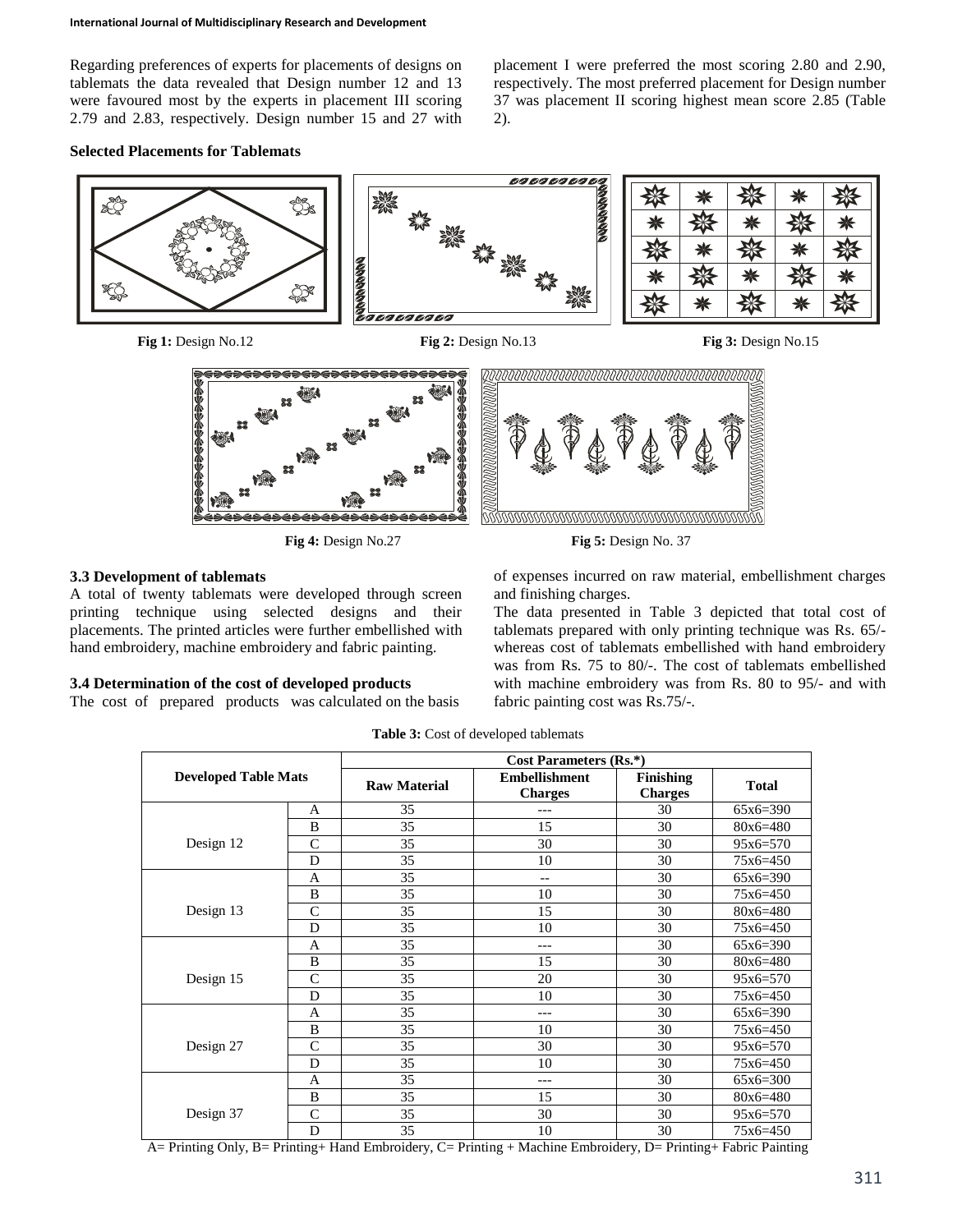**3.5 Consumers' opinion regarding the cost of developed tablemats**The developed file folders were got assessed by the consumers for the cost whether high, appropriate or low and data have been presented in Table 4.

The data in Table 4 revealed that almost all the consumers rated cost as appropriate for developed tablemats and only a few respondents rated the cost as high i.e. 10.00 percent for design number 12 embellished with hand and machine embroidery, 13.33 percent for design number 15 embellished with machine embroidery, 16.67 percent for design number 27 embellished with machine embroidery and 10.00 percent for design number 37 embellished with fabric painting.

| <b>Table 4:</b> Consumers' opinion regarding the cost of developed tablemats $(n=30)$ |  |  |  |
|---------------------------------------------------------------------------------------|--|--|--|
|                                                                                       |  |  |  |

|                            |               |                  |                  |             | <b>Opinion Regarding Cost</b> |            |  |
|----------------------------|---------------|------------------|------------------|-------------|-------------------------------|------------|--|
| <b>Developed Tablemats</b> |               |                  |                  | Appropriate | <b>High</b>                   |            |  |
|                            |               | Total Cost (Rs.) | <b>Frequency</b> | Percentage  | <b>Frequency</b>              | Percentage |  |
|                            | A             | $65x6=390$       | 30               | 100.00      |                               | ---        |  |
|                            | B             | $80x6=480$       | 30               | 97.00       | 03                            | 10.00      |  |
| Design 12<br>Design 13     | $\mathcal{C}$ | $95x6=570$       | 27               | 97.00       | 03                            | 10.00      |  |
|                            | D             | $75x6=450$       | 30               | 100.00      | ---                           | ---        |  |
|                            | A             | $65x6=390$       | 30               | 100.00      | ---                           | ---        |  |
|                            | B             | $80x6=480$       | 30               | 100.00      | ---                           | ---        |  |
|                            | C             | $95x6=570$       | 30               | 100.00      | ---                           | ---        |  |
|                            | D             | 75x6=450         | 30               | 100.00      | ---                           | ---        |  |
|                            | A             | $65x6=390$       | 30               | 100.00      |                               | ---        |  |
|                            | B             | $75x6=450$       | 30               | 100.00      | ---                           | ---        |  |
| Design 15                  | $\mathsf{C}$  | $95x6=570$       | 26               | 86.66       | 04                            | 13.33      |  |
|                            | D             | $75x6=450$       | 30               | 100.00      | ---                           | ---        |  |
|                            | A             | $65x6=390$       | 30               | 100.00      |                               | ---        |  |
|                            | B             | $75x6=450$       | 30               | 100.00      | ---                           | ---        |  |
| Design 27                  | C             | $80x6=480$       | 25               | 83.33       | 05                            | 16.67      |  |
|                            | D             | 75x6=450         | 30               | 100.00      | ---                           | ---        |  |
| Design 37                  | A             | $65x6=300$       | 30               | 100.00      |                               | ---        |  |
|                            | B             | $80x6=480$       | 30               | 100.00      | ---                           | ---        |  |
|                            | $\mathsf{C}$  | $95x6=570$       | 30               | 100.00      | ---                           | ---        |  |
|                            | D             | $75x6=450$       | 27               | 90.00       | 03                            | 10.00      |  |

A= Printing Only, B= Printing+ Hand Embroidery, C= Printing + Machine Embroidery, D= Printing+ Fabric Painting

### **3.6 Assessment of Products**

The developed products were got assessed for designing parameters i.e. designs used and placement of designs and suitability of surface enrichment techniques. The data related to assessment of developed products is presented in Table 5 and 6.

### **A. Designing Parameters**

- **Designs:** The data elucidate that design number 13 and 37 were found most appealing scoring highest i.e. 2.73 each, followed by design number 15 (2.60), design number 27 (2.53) and least appealing was design number 12 (2.46).
- **Placements of designs:** Placement of design number 15 (2.73) was found most appealing and, followed by design number 37 (2.70), design number 27 (2.67) whereas placement of design number 12 and13 were least preferred scoring 2.60 each.
- **Overall:** On the basis of average mean scores overall

 tablemat of design number 37 was found most appealing scoring 2.71 and ranked I, followed by design number 13 and 15scoring 2.66 each and ranked II, design number 27 (2.62) ranked IV and design number 12 (2.53) was ranked V.

| <b>Table 5:</b> Assessment of developed products on designing parameters |
|--------------------------------------------------------------------------|
| $(n=30)$                                                                 |

| <b>Table mats</b>           |                |                            |            |             |  |  |
|-----------------------------|----------------|----------------------------|------------|-------------|--|--|
| <b>Designing Parameters</b> |                |                            |            |             |  |  |
| Design No.                  | <b>Designs</b> | <b>Placement of Design</b> | Over all   |             |  |  |
|                             | <b>WMS</b>     | <b>WMS</b>                 | <b>AMS</b> | <b>Rank</b> |  |  |
| 12                          | 2.46           | 2.60                       | 2.53       |             |  |  |
| 13                          | 2.73           | 2.60                       | 2.66       | Н           |  |  |
| 15                          | 2.60           | 2.73                       | 2.66       | Н           |  |  |
| 27                          | 2.53           | 2.67                       | 2.62       |             |  |  |
| 37                          | 2.73           | 2.70                       | 2.71       |             |  |  |

WMS- Weighted Mean Score AMS- Average Mean Score

**Table 6:** Assessment of developed products for surface enrichment techniques (n=30)

| <b>Design</b> |                         |      | <b>Surface Enrichment Techniques</b> |      |                                                                                                 |      |                         |      |
|---------------|-------------------------|------|--------------------------------------|------|-------------------------------------------------------------------------------------------------|------|-------------------------|------|
| No.           | Printing Only (A)       |      |                                      |      | Printing + Hand Embroidery (B) Printing + Machine Embroidery (C) Printing + Fabric Painting (D) |      |                         |      |
|               | WMS                     | Rank | <b>WMS</b>                           | Rank | <b>WMS</b>                                                                                      | Rank | <b>WMS</b>              | Rank |
| 12            | 2.53                    |      | 2.40                                 |      | 2.20                                                                                            | Ш    | 1.93                    | IV   |
| 13            | 2.20                    |      | 2.33                                 |      | 2.13                                                                                            | Ш    | 1.80                    | IV   |
| 15            | 2.53                    |      | 2.40                                 |      | 2.20                                                                                            | Ш    | 1.93                    | TV   |
| 27            | 2.13                    | Ш    | 2.40                                 |      | 2.26                                                                                            |      | 2.00                    |      |
| 37            | 2.27                    |      | 2.33                                 |      | 2.00                                                                                            | Ш    | 1.67                    |      |
|               | Average Mean Score 2.33 |      | Average Mean Score 2.37              |      | Average Mean Score 2.15                                                                         |      | Average Mean Score 1.86 |      |